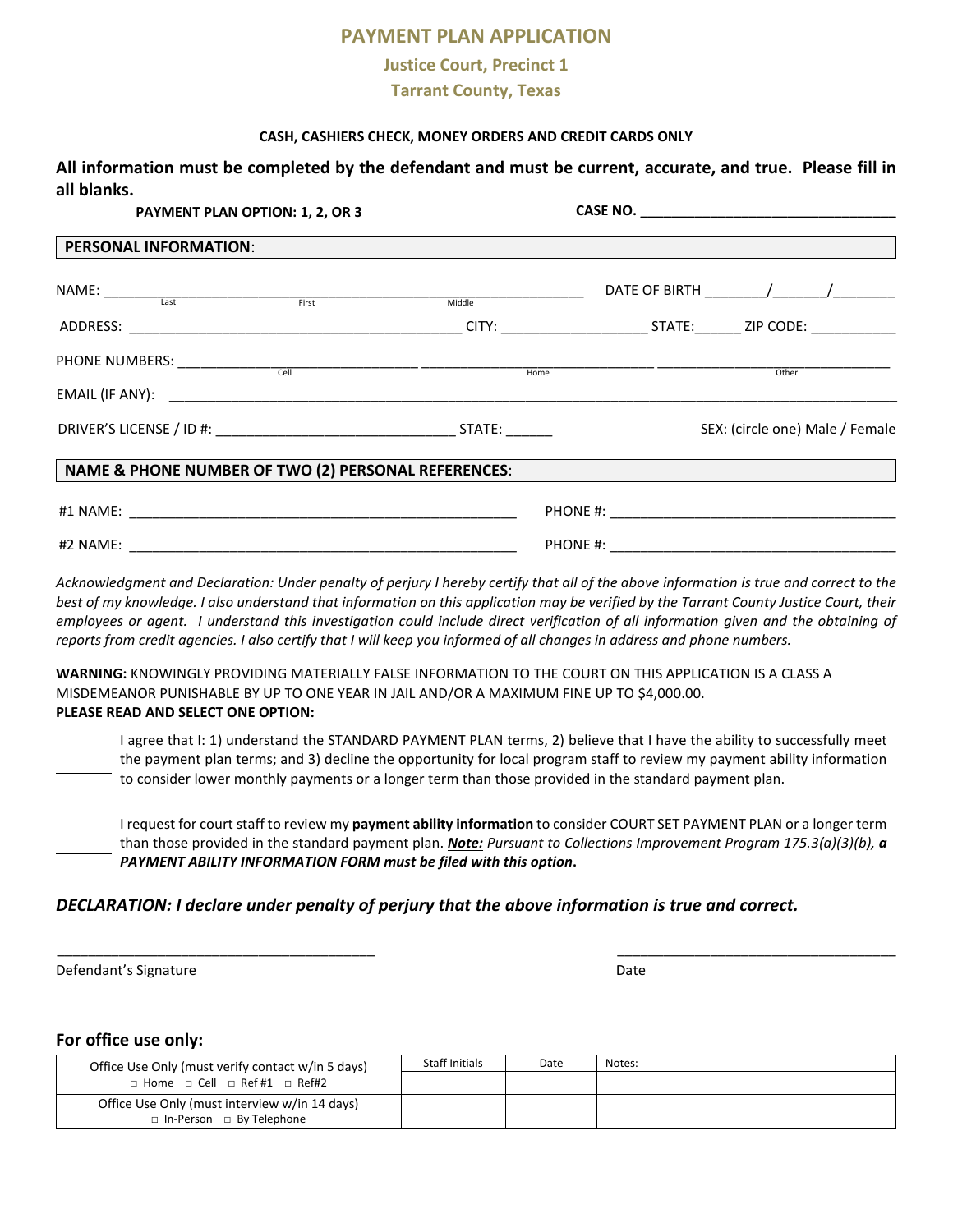|                  |                                                                                                                                                              | CASE NO.                             |                                                                                                                                                                                                        |
|------------------|--------------------------------------------------------------------------------------------------------------------------------------------------------------|--------------------------------------|--------------------------------------------------------------------------------------------------------------------------------------------------------------------------------------------------------|
|                  |                                                                                                                                                              |                                      |                                                                                                                                                                                                        |
| <b>PLAINTIFF</b> |                                                                                                                                                              |                                      | <b>JUSTICE COURT</b>                                                                                                                                                                                   |
| V.               |                                                                                                                                                              |                                      | PRECINCT 1                                                                                                                                                                                             |
|                  |                                                                                                                                                              |                                      | TARRANT COUNTY, TEXAS                                                                                                                                                                                  |
| <b>DEFENDANT</b> |                                                                                                                                                              |                                      |                                                                                                                                                                                                        |
|                  |                                                                                                                                                              |                                      | **STATEMENT OF INABILITY TO AFFORD PAYMENT OF COURT COSTS**                                                                                                                                            |
|                  |                                                                                                                                                              | T.R.C.P. 145 and 502                 |                                                                                                                                                                                                        |
|                  |                                                                                                                                                              |                                      | <b>WARNING:</b> Read Texas Rules of Civil Procedure 145 and 502.3 before filling out this form.                                                                                                        |
|                  |                                                                                                                                                              | *FAMILY/EMPLOYMENT INFORMATION*      |                                                                                                                                                                                                        |
|                  |                                                                                                                                                              |                                      |                                                                                                                                                                                                        |
|                  |                                                                                                                                                              |                                      |                                                                                                                                                                                                        |
|                  | I am (check one): _____Married _____Single _____Divorced                                                                                                     |                                      |                                                                                                                                                                                                        |
|                  |                                                                                                                                                              |                                      |                                                                                                                                                                                                        |
|                  |                                                                                                                                                              |                                      |                                                                                                                                                                                                        |
|                  | "My income sources are stated below (check all that apply).                                                                                                  | *PUBLIC BENEFITS, INCOME, AND DEBTS* |                                                                                                                                                                                                        |
| -or-             |                                                                                                                                                              |                                      |                                                                                                                                                                                                        |
|                  |                                                                                                                                                              |                                      |                                                                                                                                                                                                        |
|                  |                                                                                                                                                              |                                      | $\Box$ Wages: I work as a $\frac{1}{\Box}$ Your Job title for $\frac{1}{\Box}$ for $\frac{1}{\Box}$ Your employer<br>My Earnings are: \$ _____________ Weekly/Bi Wkly Monthly: _______________________ |
|                  |                                                                                                                                                              |                                      |                                                                                                                                                                                                        |
|                  |                                                                                                                                                              |                                      |                                                                                                                                                                                                        |
|                  |                                                                                                                                                              |                                      | His/Her Earnings Are \$                                                                                                                                                                                |
|                  |                                                                                                                                                              |                                      | I HAVE OTHER INCOME AS FOLLOWS (amount and source of income): ___________________                                                                                                                      |
|                  |                                                                                                                                                              |                                      |                                                                                                                                                                                                        |
|                  | Example: child/spousal support, tips/bonuses, retirement/pension, etc.                                                                                       |                                      |                                                                                                                                                                                                        |
|                  | Do you receive governmental income or subsidy: ______ YES ______ NO<br>"I receive these public benefits/government entitlements that are based on indigency: |                                      |                                                                                                                                                                                                        |
|                  | Check ALL boxes that apply and fill in the blanks describing the amounts and sources of your income.                                                         |                                      |                                                                                                                                                                                                        |
| $\Box$ SSI       | $\Box$ Medicaid                                                                                                                                              | $\Box$ Public Housing                | $\Box$ Food Stamps/SNAP                                                                                                                                                                                |
| $\square$ WIC    | $\Box$ CHIP                                                                                                                                                  | $\Box$ Emergency Assistance          | $\Box$ Needs-based VA Pension                                                                                                                                                                          |
| $\Box$ TANF      | $\Box$ AABD                                                                                                                                                  | $\Box$ LIS in Medicare               | □ Community Care via DADS                                                                                                                                                                              |
|                  | □ County Assistance, County Health Care, or General Assistance<br>□ Child Care Assistance under Child Care and Development Block Grant                       |                                      | □ Low Income Energy Assistance                                                                                                                                                                         |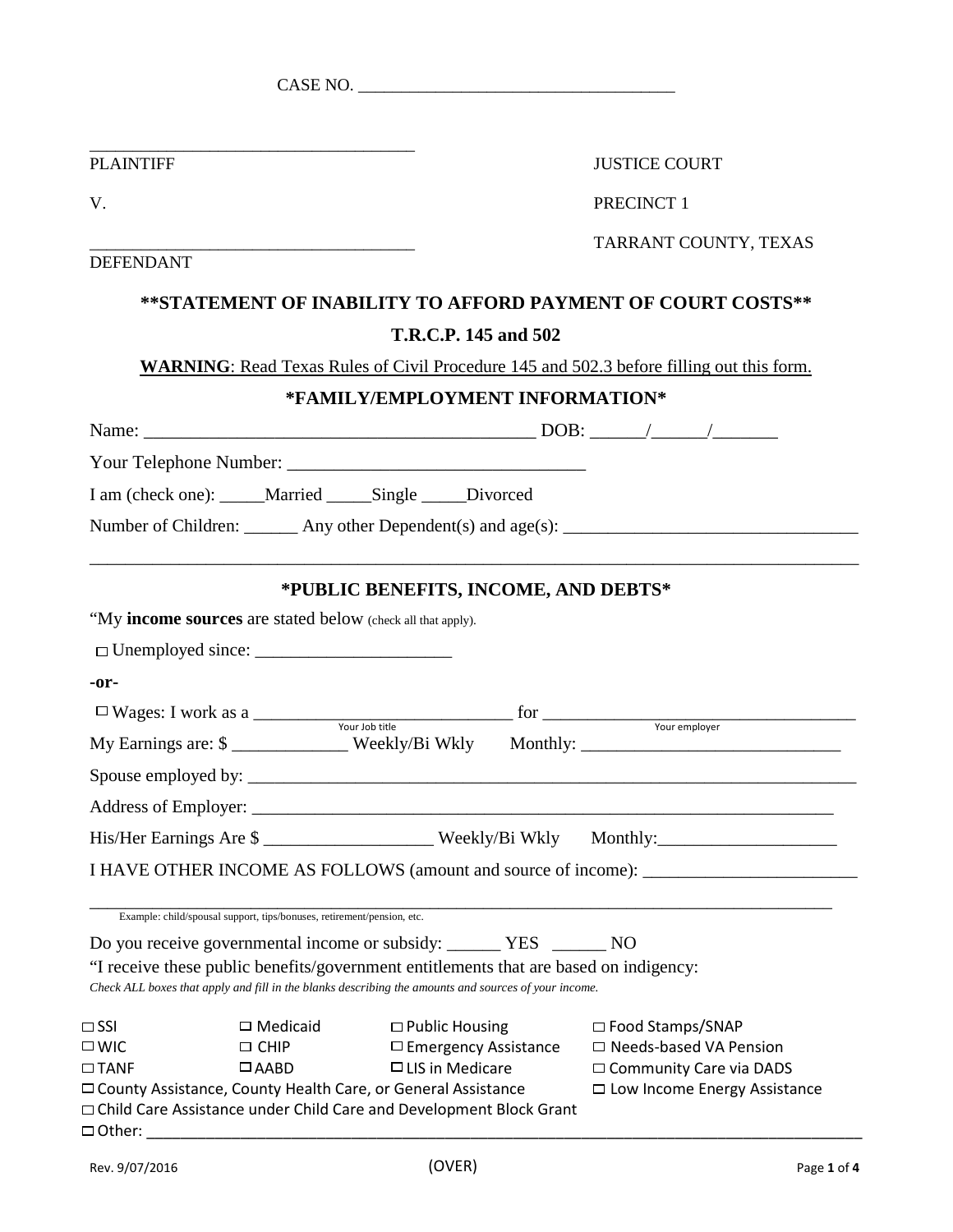| "My income amounts are stated below.                                                                                                              |  |
|---------------------------------------------------------------------------------------------------------------------------------------------------|--|
| (A) My monthly take-home wages:                                                                                                                   |  |
| (B) The amount I receive each month in <b>public benefits</b> is:                                                                                 |  |
| (C) The amount of income from other people in my household:                                                                                       |  |
| (List this income only if other members contribute to your household income)<br>(D) The amount I receive each month from <b>other sources</b> is: |  |
| (E) My <b>TOTAL</b> monthly income:                                                                                                               |  |

| "My property includes:                                     | Value* | "My monthly expenses are:           | Amount* |
|------------------------------------------------------------|--------|-------------------------------------|---------|
| Cash                                                       |        | Rent/house payments/maintenance     |         |
| Bank accounts, other financial assets (List)               |        | Food and household supplies         |         |
|                                                            |        | Utilities and telephone             |         |
|                                                            |        | Clothing and laundry                |         |
|                                                            |        | Medical/Dental expenses             |         |
| Vehicles (cars, boats, etc.) (List make and year)          |        | Insurance (Life, health, auto)      |         |
|                                                            |        | School and child care               |         |
|                                                            |        | Transportation, auto repair, gas    |         |
|                                                            |        | Child/spousal support               |         |
| Other property (jewelry, stocks, animals, etc.) (Describe) |        | Wages withheld by court order       |         |
|                                                            |        | Debt payments paid to: (List)       |         |
|                                                            |        |                                     |         |
|                                                            |        |                                     |         |
|                                                            |        |                                     |         |
| $*$ Total value of property $=$                            |        | <i>*</i> Total monthly expenses $=$ |         |

## **Representation By Legal-Aid Attorney**

*Only fill out this section if (a) you are being represented in this case by an attorney who works for a legal-aid provider or who received your case through a legal-aid provider; or (b) you applied for representation through a legal-aid provider and were determined to be financially eligible, but the legal-aid provider was unable to take your case. If you are not being represented in this case by a legal-aid attorney or have not sought representation through a legal-aid provider, do not complete this section.*

#### *Check the box that applies. Attach the certificate that the legal-aid provider gave you and label it "Exhibit: Legal-Aid Certificate."*

 $\Box$  "I am being represented in this case for free by an attorney who works for a legal-aid provider or who received my case through a legal-aid provider."

**-or-**

 $\Box$  "I asked a legal-aid provider to represent me, and the provider determined that I am financially eligible for representation, but the provider could not take my case."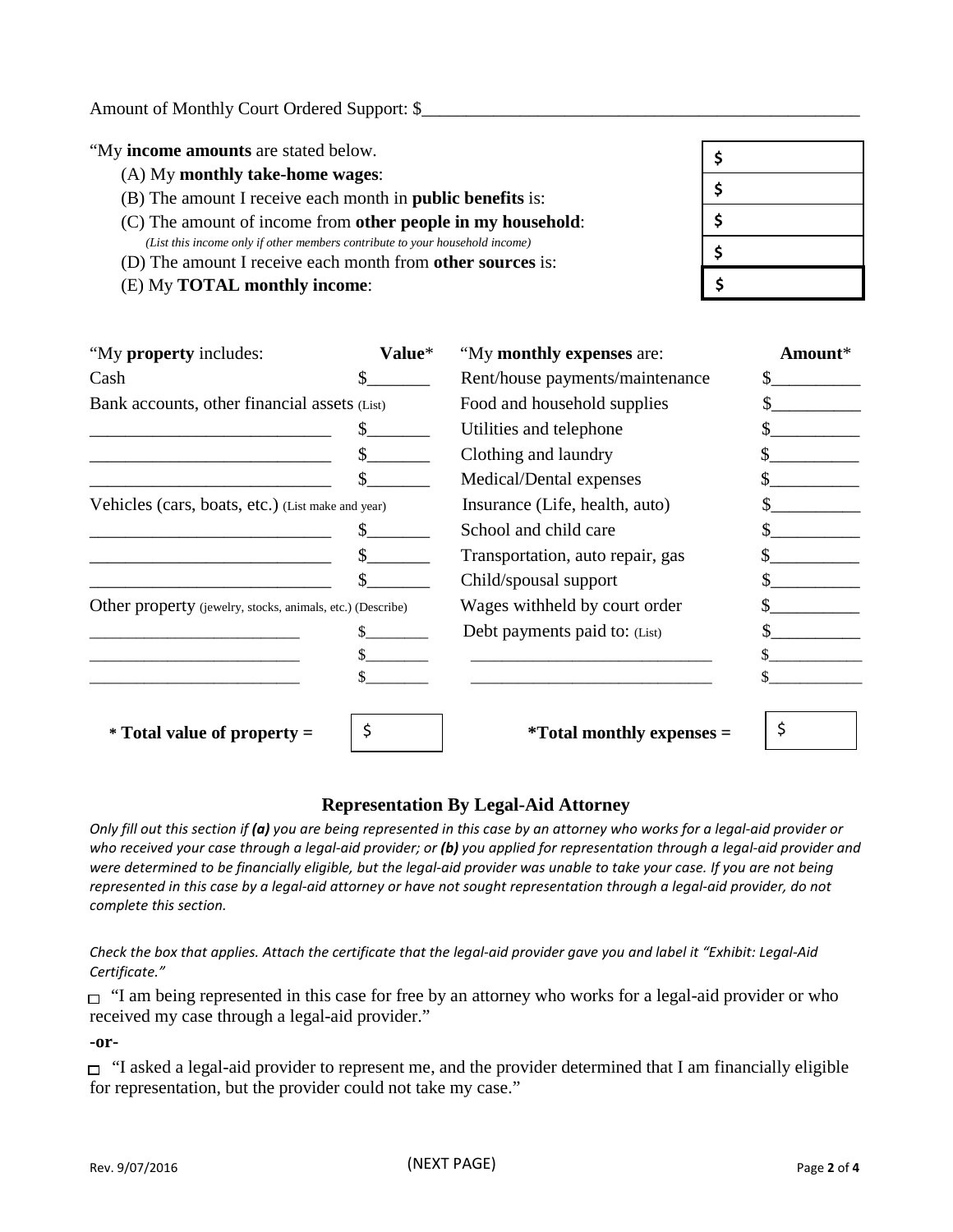## **\*IF THIS IS A RESIDENTIAL EVICTION FOR NONPAYMENT OF RENT, WHEN THE STATEMENT OF INABILITY IS GRANTED, YOU ARE RESPONSIBLE FOR THE PAYMENT OF ONE MONTH'S RENT. (T.R.C.P. 510.9 and T.P.C. 24.0053 Texas Property Code)**

## **\*IF YOU ARE SUCCESSFUL IN RECOVERING MONIES FOR YOUR DAMAGES, YOU ARE RESPONSIBLE FOR PAYING THE COURT COSTS ASSOCIATED WITH YOUR JUDGMENT.\*\***

### **\*VERIFICATION\***

**Important:** Please complete **Option 1** (below) or **Option 2** (on back of page). You do not have to complete both. Option 1: You must sign your name before a notary public, court clerk, or another person authorized to give oaths. Option 2: You do not have to sign your name before a notary public or any other person, but you must swear that the information in this statement is true "under penalty of perjury." "Perjury" means lying to a judge, and it is a crime. If you swear that a statement is true "under penalty of perjury," and you make the statement knowing that it is false, you could be prosecuted in a criminal court.

# **Option 1:**

*Check all boxes that apply.*

- **"I cannot afford to pay any court costs."**
- **"I can only afford to pay some court costs. I cannot afford to pay all court costs."**
- **"I can only pay court costs over time in installments."**

**"I verify that the statements made in this form are true and correct."**

By \_\_\_\_\_\_\_\_\_\_\_\_\_\_\_\_\_\_\_\_\_\_\_\_\_\_\_\_\_\_\_\_\_\_\_\_\_\_\_\_\_\_\_\_\_\_\_

*(Print name of person who is signing this statement)*

*Do not sign until you are in front of a notary.*

Signed this  $\qquad \qquad \text{day of} \qquad \qquad .20$ 

|  | Affiant's Signature |
|--|---------------------|
|--|---------------------|

\_\_\_\_\_\_\_\_\_\_\_\_\_\_\_\_\_\_\_\_\_\_\_\_\_\_\_\_\_\_\_\_\_\_ **\_\_\_\_\_\_\_\_\_\_\_\_\_\_\_\_\_\_\_\_\_\_\_\_\_\_\_\_\_** Affiant's Signature **\*Your Daytime Phone**

State of Texas, County of \_\_\_\_\_\_\_\_\_\_\_\_\_\_\_\_\_\_\_\_\_,

Sworn to and subscribed before me this \_\_\_\_\_ day of \_\_\_\_\_\_\_\_\_\_\_\_\_\_\_\_\_\_\_, 20 \_\_\_\_\_.

\_\_\_\_\_\_\_\_\_\_\_\_\_\_\_\_\_\_\_\_\_\_\_\_\_\_\_\_\_\_\_\_\_\_\_ \_\_\_\_\_\_\_\_\_\_\_\_\_\_\_\_\_\_\_\_\_\_\_\_\_\_\_\_\_\_ Clerk of the Justice Court/ Notary Public Commission Expiration Date